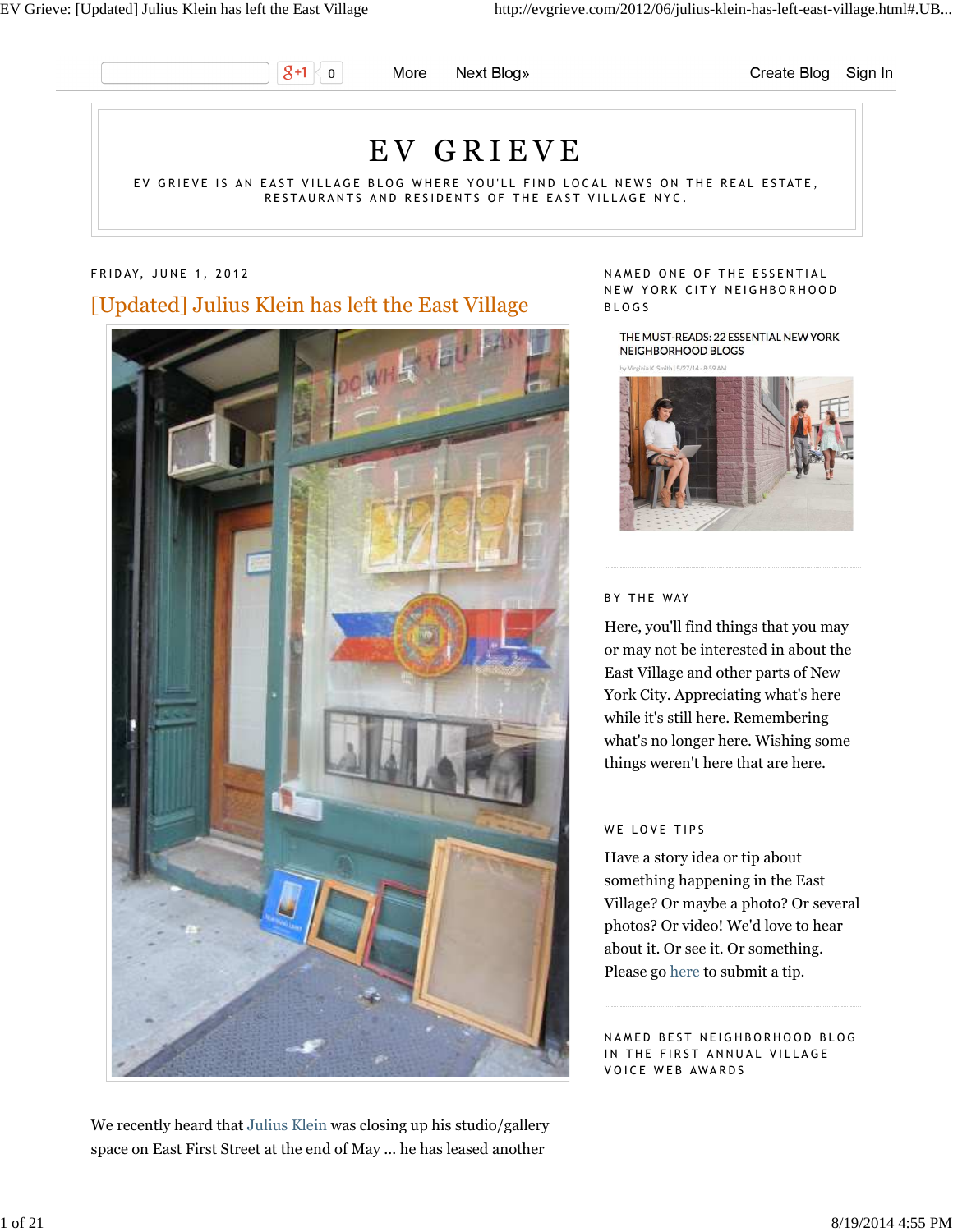space on 23rd Street and Lexington ...

Sure enough, we walked by his space today, and the landlord already put up the for rent signs ...



The for rent sign say "Food OK."



### RECENT COMMENTS

Anonymous commented on City Approves Dorm Conversion Plans For: *Wow - what a sea of cynical condescending comments on college age citizens. No pleasing the…*

Anonymous commented on Yonekichi Now Open And Serving Rice: *It's New York City! Things change! Get over it! Or move! Haters! I'll keep my DJ booth on…*

Anonymous commented on At 205 Avenue Where Nypd Stops By: *The dudes are often seen walking around topless on their roof in cloudy weather, as well as walking…*

Anonymous commented on Yonekichi Now Open And Serving Rice: *I hate when people eat on the stoops because I can't park my CitiBike there!!!*

Anonymous commented on City Approves Dorm Conversion Plans For: *God I wish I could move*

Anonymous commented on Surprise Police Commissioner Not Big: *"We are not in the business of trying to encourage children, teenagers, grown-ups or elders to…*

Anonymous commented on Surprise Police Commissioner Not Big: *"go*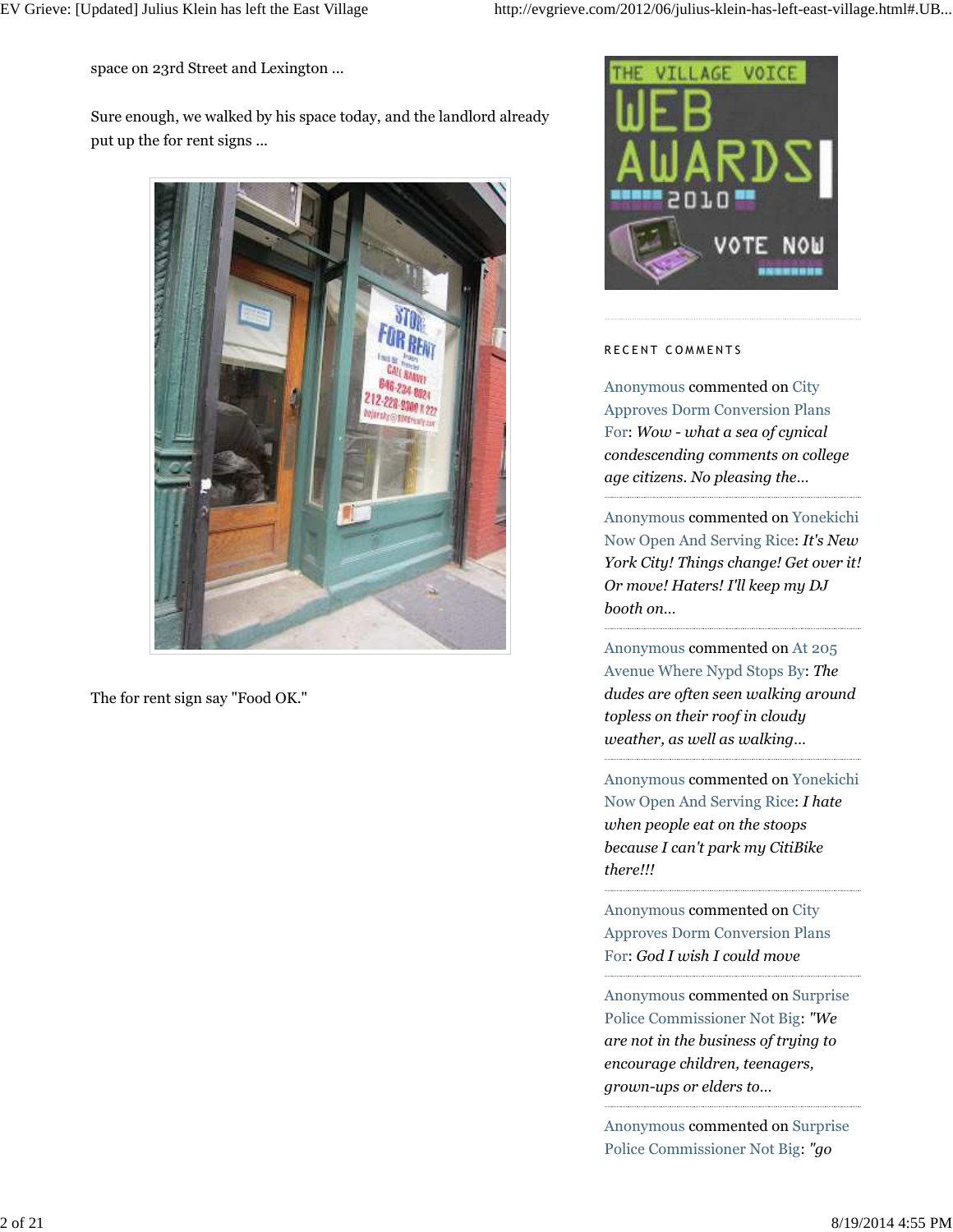

9300 Realty (aka Steve Croman) purchased the building at 44 E. First St. in February 2011 for \$2.3 million, according to city records.

As for Klein... Among his many artistic endeavors, the writer-paintersculptor-designer founded and directed XOXO, a gallery and performance space on East First Street at Second Avenue from June 1991 through July 1997. That was one of the many buildings demolished to make way for the sterile, glassy hell of Avalon Bowery Place.

*white-wash your fence and hang out at your booze-free non-threatening only-food serving…*

Anonymous commented on Fyi: *Sales manager at Citi Bike. Who do you think are her target…*

|              | ↑ Get Recent Comments Widget |  |
|--------------|------------------------------|--|
|              |                              |  |
|              |                              |  |
|              |                              |  |
| <b>Tweet</b> |                              |  |

### N EITHER MORE NOR LESS  $(2006 - 2011)$



### SITES OF NOTE

Jeremiah's Vanishing New York The Grumbler Neither More Nor Less Nadie Se Conoce Flaming Pablum The Vanishing City Save the Lower East Side Mosaic Man Trail Runnin' Scared/Village Voice EV Heave New York Shitty City Room New York Observer/Real Estate **STUPEFACTION** BoweryBoogie Jefferson Siegel NEW YORK IN THE 1990's PHOTO ARCHIVE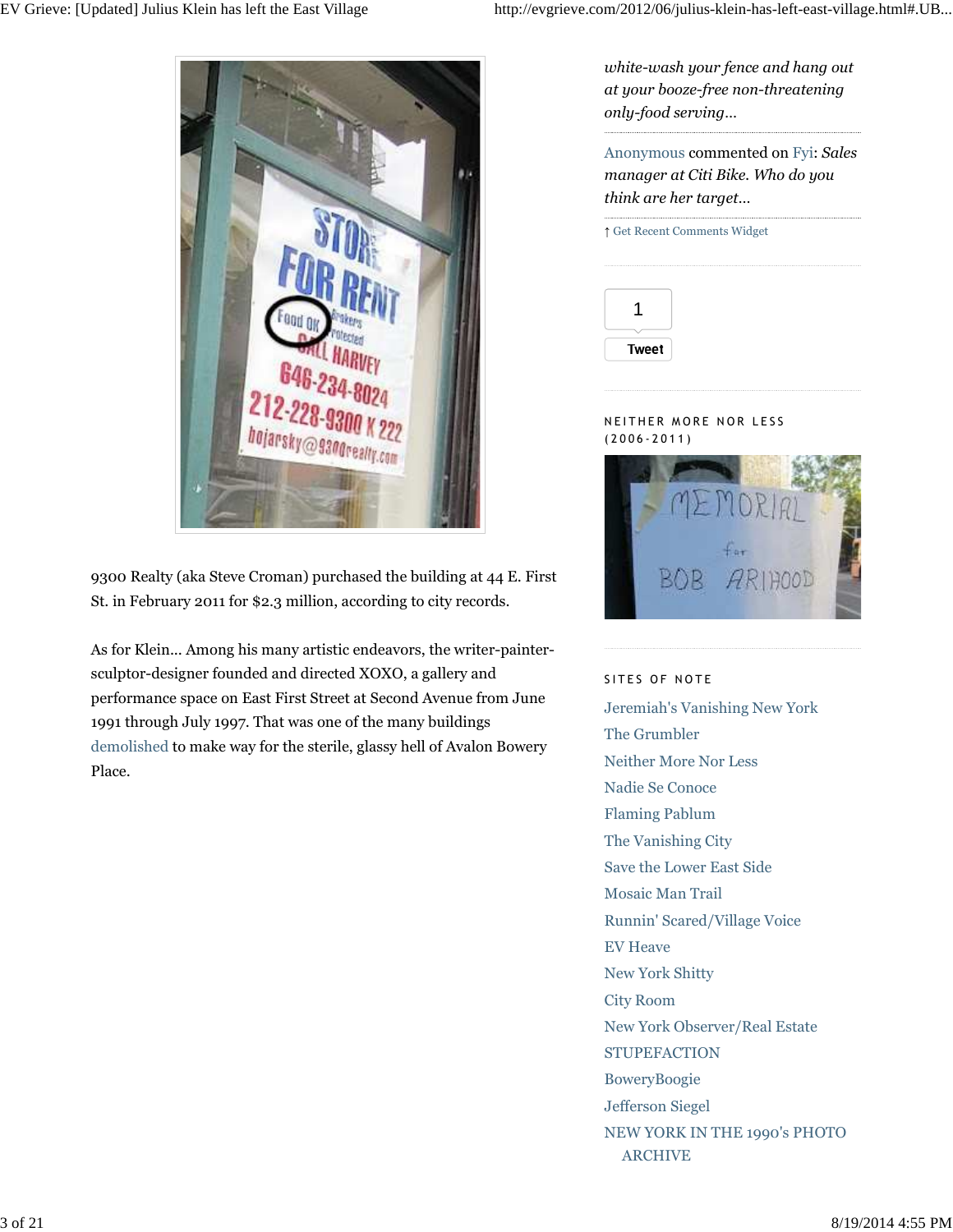

[*Steve Carter circa 1997*]

John Kobeck Photography Nonetheless (former Esquared) The Lo-Down GammaBlog East Village Radio Gog in NYC Tripping With Marty Marty After Dark Occupy East 4th Street jdx NoHo News Steven Hirsch Crustypunks Off The Grid/GVSHP James Maher Photography EV Transitions NY Through the Lens The Space at Tompkins NYC the Blog The Bowery Boys Twerking Hard in the East Village Hotel Chelsea Blog Ephemeral New York This Ain't the Summer of Love Bank the Nine The Shadow The Villager Curbed Eater The Real Deal Gothamist Lost City Forgotten New York Blah Blog Blah Greenwich Village Daily Photo Blog About Town NYC Taxi Photo East of Bowery Scouting New York Nathan Kensinger Photography Fine Blog Slum Goddess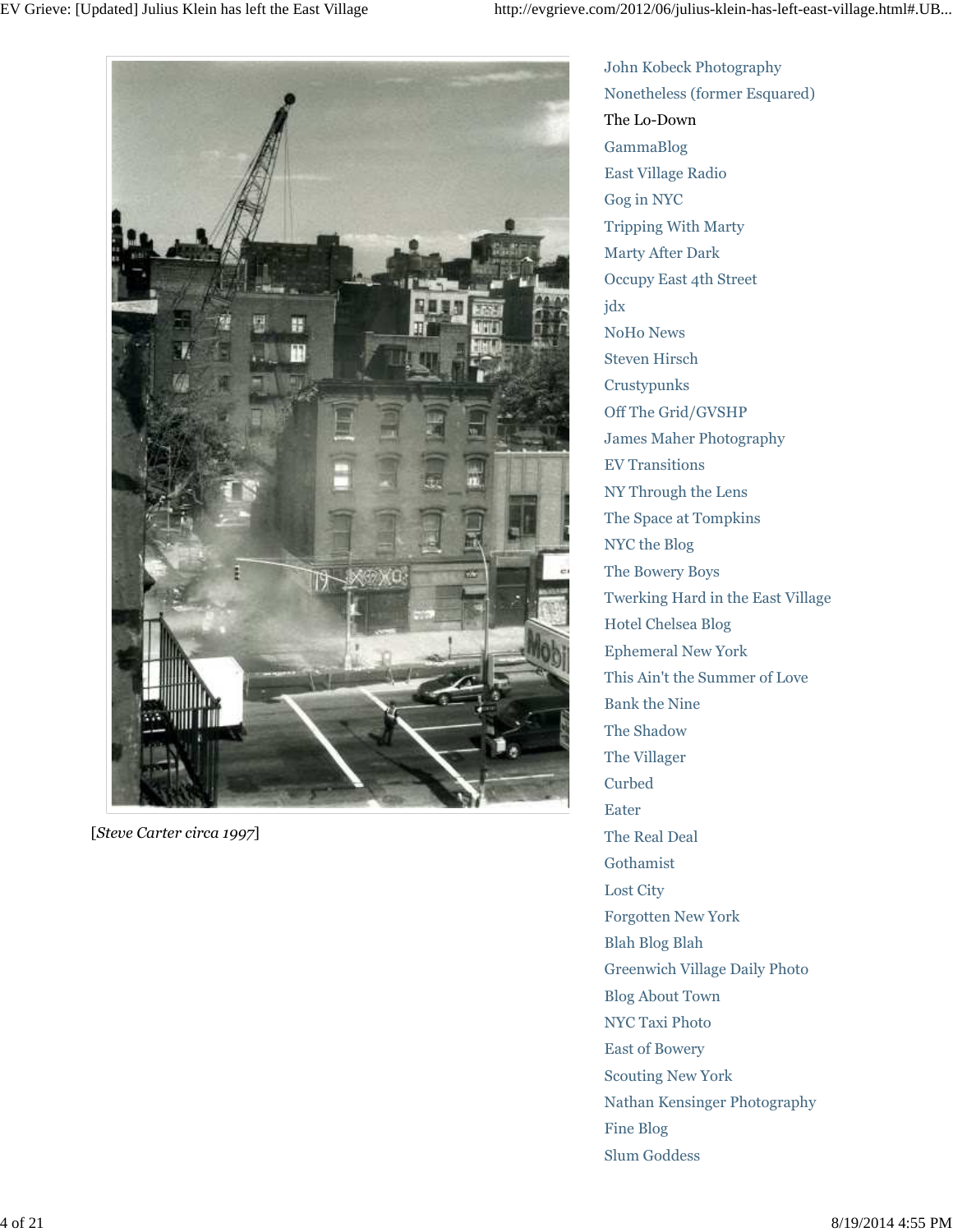

[*Julius Klein in front of the former XOXO via Facebook*]

**C** SHARE 「验費」 POSTED BY GRIEVE AT 4:40 PM ≻≼ LABELS: JULIUS KLEIN

## **1 C O M M E N T :**

Anonymous said...

It is, sadly, no surprise that Julius has left the space on East First Street as the building was recently purchased by 9300 Realty aka Steve Croman, who owns more than 100 buildings, mostly in this neighborhood, and was featured by the Voice a few years back as one of the worst landlords in the city.

Very few, if any, original tenants survive his purchase of their building. The usual sad harassment saga of no heat/no hot water,eviction notices based on "not receiving" your rent check even when you handed it to them in person and have a signed receipt to prove it, etc., etc., will start almost immediately.

He has had tenants take out orders of protection against him in the past but has gotten slicker and now employs sweet little girls in the realtors office to talk you into agreeing to things that they have no legal right to ask of you and are always against your interest.

If you see a small sign freshly hung from your fire-escape saying Apartments Available Call (212) 228-9300

Washington Square Park Patell and Waterman's History of New York Daily Intel Grub Street Melanie Melanie 2 Food Bank For New York City John Penley photo blog East Village Eats Bowery Alliance of Neighbors

## BLOG ARCHIVE

- $\blacktriangleright$  2014 (1714)
- ► 2013 (3189)
- ▼ 2012 (3346)
	- $\blacktriangleright$  December (252)
	- ► November (301)
	- ► October (289)
	- ► September (268)
	- ► August (286)
	- $\blacktriangleright$  July (291)
	- $\blacktriangledown$  June (279) Bloodwrestling and sprinkling in Tompkins Square P...
		- Georgia on my mind

Fender bending on Seventh Street and Avenue A

Chico's plywood reservations

- Stage set for Alpha Women Attack the LES today in ...
- New York continues to support the arts!
- Tonight, tonight
- Get a Leg up on your Independence Day
- Desperate measures for more shade in the East Vill...
- Alpha Women Attack the LES tomorrow in Tompkins Sq...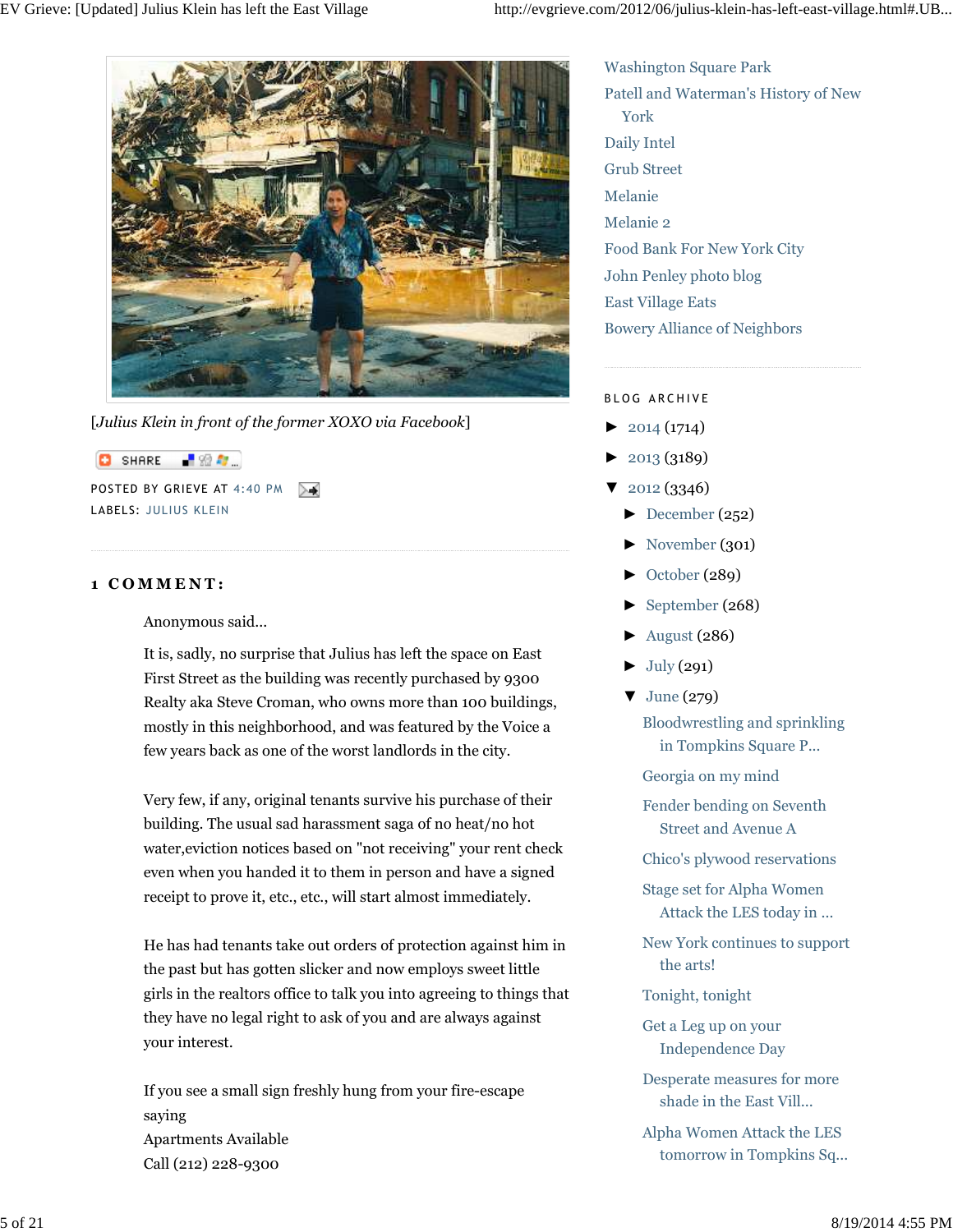\*\*Get an experienced tenant lawyer immediately. Find one who knows how this particular landlord operates.

\*\*Start up a tenants group as soon as possible even if not every tenant wants to join.

\*\*Do not deal with the landlord or his agents on your own.

\*\*Do not accept his initial paltry offer of money to leave. Even if you intend to give in and leave - get expert advice first. You may have more rights than you think.

Yes, this is the sad voice of experience talking. I wish the best to all the tenants in this building and any others currently learning how this landlord operates.

JUNE 1, 2012 AT 7:28 PM

## Post a Comment

## **LINKS TO THIS POST**

Subscribe to: Post Comments (Atom)

Create a Link

Newer Post Older Post

Home

The CBGB Festival starts next week , and you can g...

CBGB lives! (in Savannah)

A merger and new stairs for St. Brigid's

UPDATED: Expect the howling to continue at former ...

DOH temporarily closes Yaffa Cafe on St. Mark's Pl...

[Updated] DOH temporarily closes Lucky Cheng's

Next stop!

Why you'll see Catherine Deneuve dressed like a do...

How was your free movie in Tompkins Square Park la...

Rock and roll over at Nice Guy Eddie's

A happy Schmidty ending

Prepping for 'Taxi Driver' in Tompkins Square Park...

Germany vs. Italy

Jane's Sweet Buns officially closed; Proletariat t...

Will you shop at the incoming Kips Bay Fairway?

[Updated] Reader report: Man clipped by bus on Ave...

Don't it make my brown wall blue

Let's take a look at the DeRobertis in-house baker...

51 Astor Place wants the skyline to itself

Tonight, 'Taxi Driver,' plus more about 'Films in ...

Tonight through Sunday: 'Spring Pictures of the Fl...

About the Millennium Film Workshop

Iconic Hand Rolls opens tonight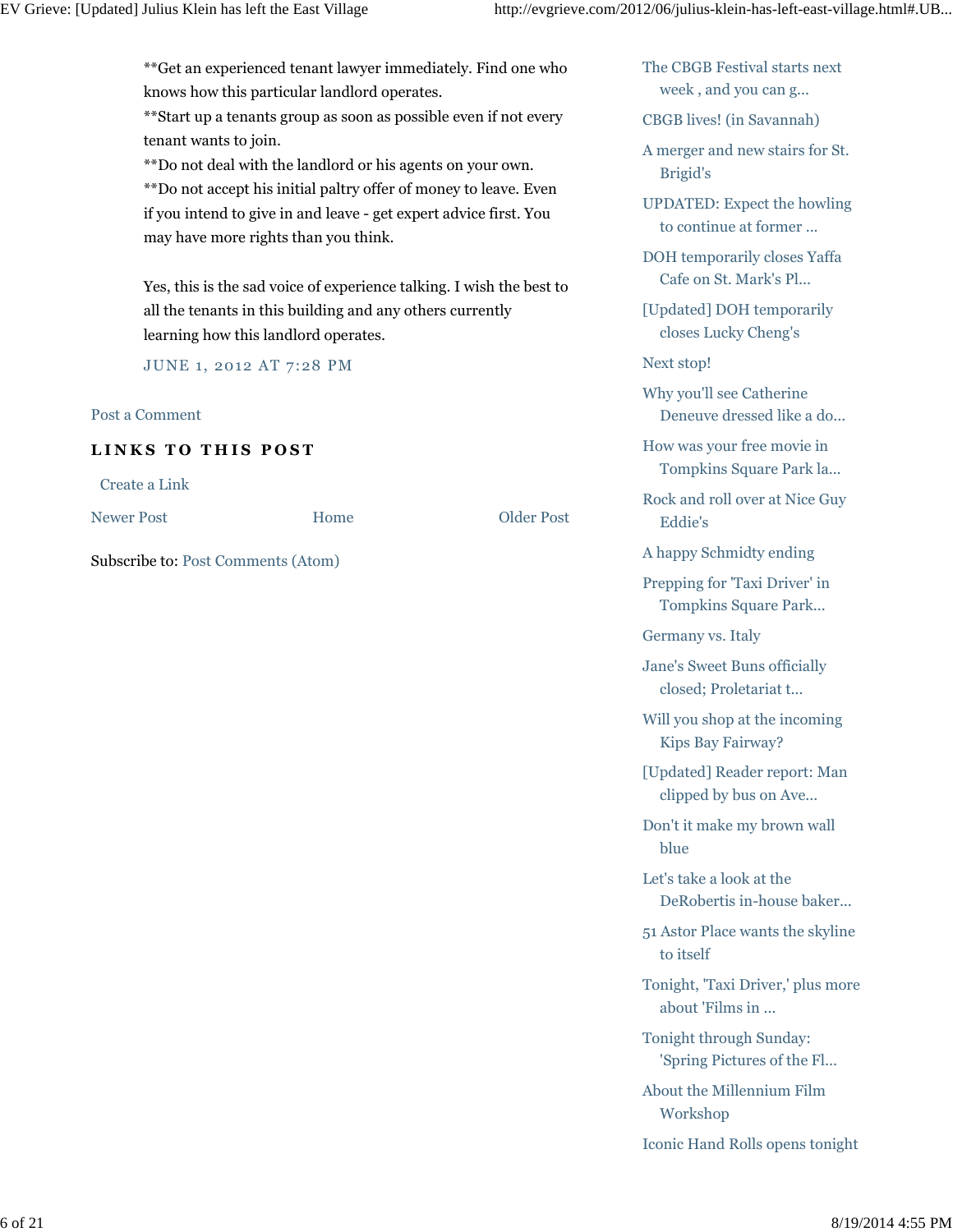on First Avenue

Tyra Banks goes up on Avenue  ${\bf D}$ 

Here are photos of Schmidty, the missing parrot

At yesterday's hearing for the proposed East Villa...

Today in Union Square

Brian Rose: 'Even my photographs from 2010 are beg...

Forget about the rumor that Nice Guy Eddie's is be...

Ben Shaoul planning a 3-story addition at 31-33 Se...

From Kingston with love

This is what a pawn shop on East 10th Street looke...

The Last Hurrah: Teneleven is closing after this S...

Have you seen this bird?

Noted

New 7-Eleven signage almost makes IHOP less notice...

Another way to help the St. Mark's Bookshop — with...

EV Grieve Etc: Mourning Edition

East Village landmarking hearing set for this afte...

Report: Crusty trouble at St. Mark's Church in-the...

East Village Social is now open on St. Mark's Plac...

Avenue B is for Bistro Avenue?

FINALLY, your chance to share a studio with 5 guys...

From ConEd to shining ConEd

I Know What You Did Last Summer

[Updated] New red-tailed hawk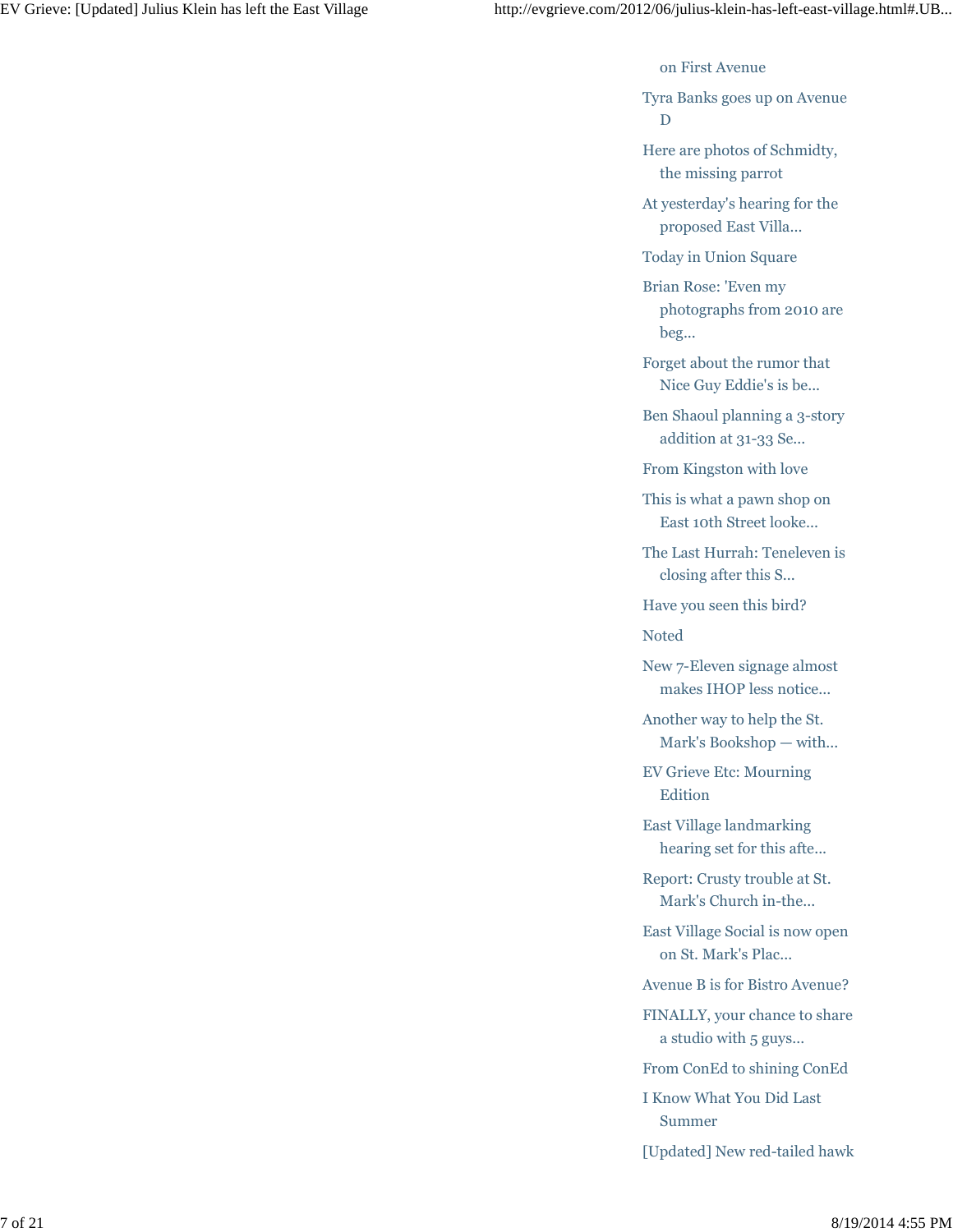delights crowd in To...

Wet yarn

Here is what's left of the tree that fell this mor...

Updated: Life Cafe closing Bushwick outpost

More details about Friday afternoon's stairwell co...

[UPDATED] With new restaurant opening this week, w...

Large branch falls on East 14th Street

Here is the new home for the Lower Eastside Girls ...

Ray's is now selling popcorn

21 E. First St. rises

Beyond Sushi is the name of the restaurant taking ...

Perhaps the new owners of 200 Avenue A would consi...

Chico's latest ad mural on East 10th Street

From the EV Grieve Lost and Found

Memorial grows for Roxana Sorina Buta on Union Squ...

Mystery Lot Book Club

Week in Grieview

Tahini closed for good on Third Avenue

The Amazing Spider-Man

Sassy

Reader report: Man arrested for carrying machete o...

Annual Anthology Film Archives benefit happening M...

Still dog life in Tompkins Square Park

Marshal seizes Cozy Lounge on East First Street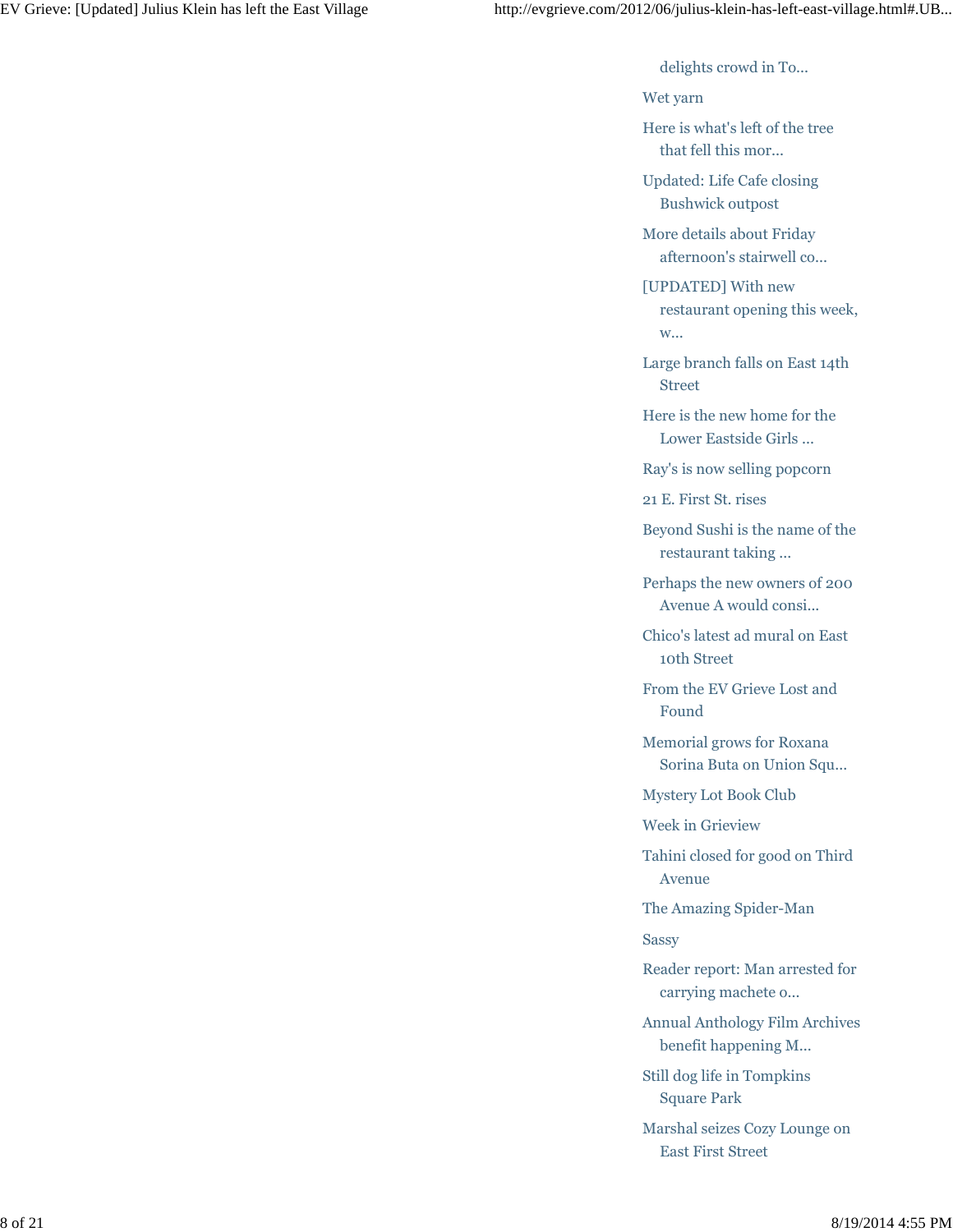Breaking: Workers remove tarp from second tower at...

Sinkhole repairs continue on Seventh Street

So let's try the free screening of the French thri...

At the start of the annual NYC Drag March

Work continues on East Seventh Street sinkhole

Storm Center

Reader report: Woman injured in fall on under-cons...

Zapped!

'Hearts' of darkness

Looking at (the former) Nice Guy Eddie's this afte...

Moving truck stuck in East Seventh Street sinkhole...

2 hours until Germany-Greece at Zum Schneider

Rents going up, duh

Cabrini Center patients out by the end of today; c...

What it costs to live in newly renovated apartment...

After 20 years, Magic Fingers, Old Good Things clo...

[UPDATED] Free film (to watch) tonight in Tompkins...

No! No! No! This is the SUMMER OF THE BEES!

CBGB Film Festival announced; new Clash film on ta...

Thank you, and good night

Balloons and things

Workers remove Cabrini Center awning on East Fifth...

2 East Village streetscenes this morning

What is happening with the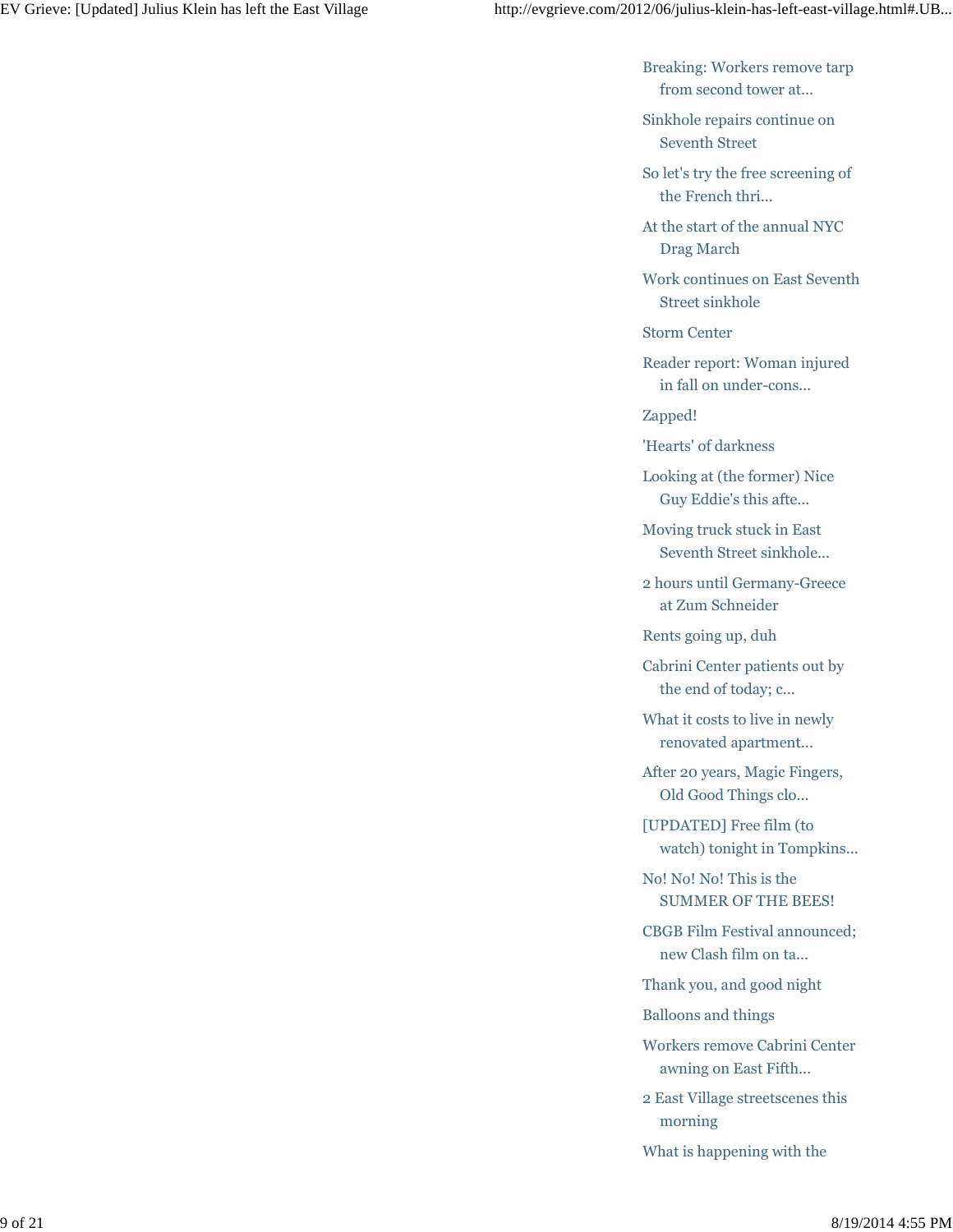Bowery Poetry Club?

Building that houses Odessa Cafe and Bar for sale ...

Jane's Sweet Buns 'is currently under construction...

Tree asks, Don't pee on me

The tower of Brigid

EVG respost: The best outdoor spot for free air co...

From the Boardwalk at Atlantic City... on East 12t...

Report: Arrest made in East Fifth Street stabbing ...

An antiques roadshow on East 12th Street

Looking for a few good landlords

East Fifth Street residents discover they are now ...

Summertime in New York City: The East Village 1991...

Here's one of the towers at St. Brigid's

Mystery digging at 35 Cooper Square

Noted

Noted

Free iced things tomorrow

EV Grieve Etc.: Mourning edition

From wigs to veggies on East 14th Street

Live above Kelly's Sports Bar on Avenue A for \$12,...

The new restaurant for the former Bowery Wine Co. ...

Linen Hall seeks sidewalk cafe

Starbucks sidewalk cafe returning to Second Avenue...

Free tonight: "Permanent Vacation," Jim Jarmusch's...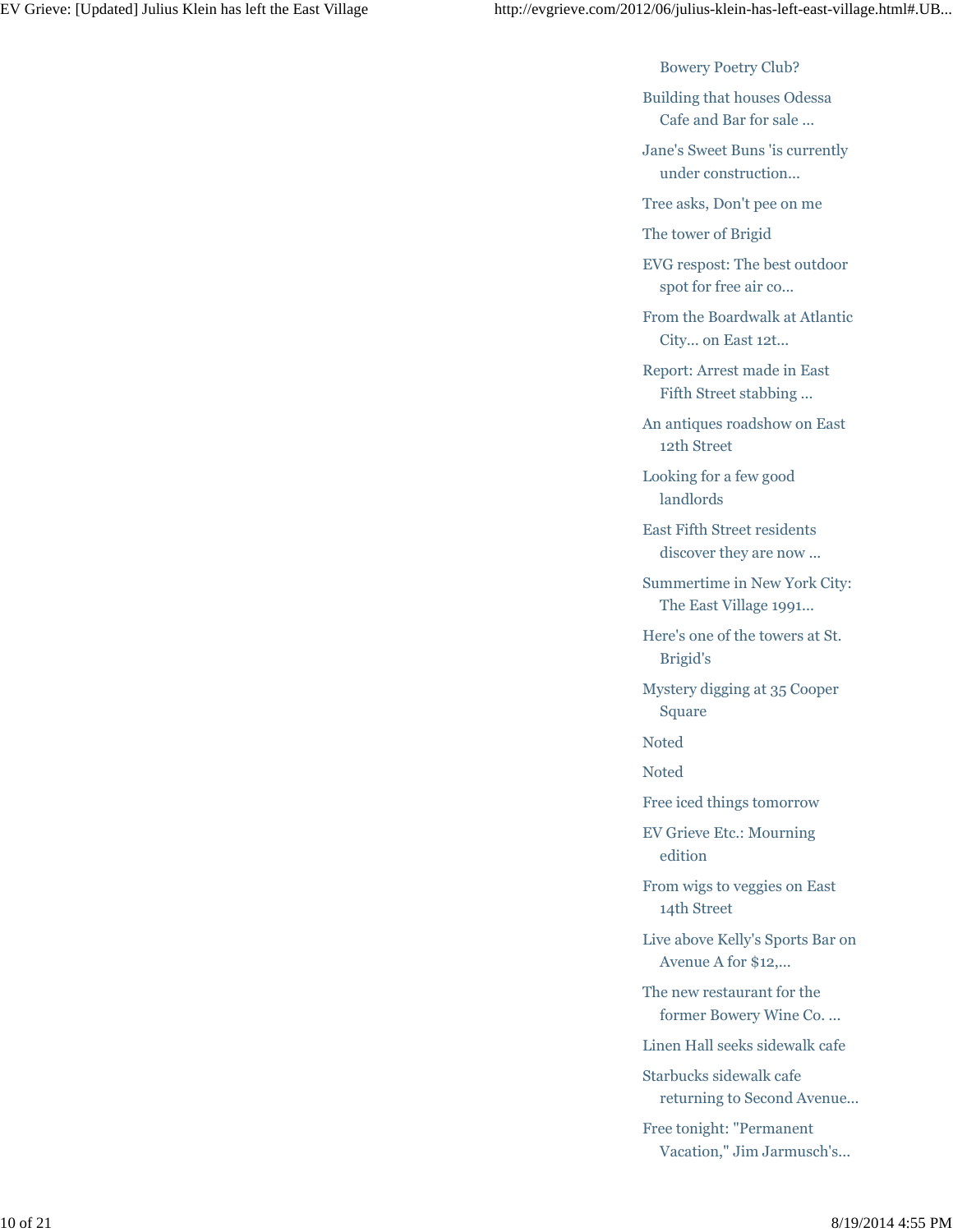And how was your Monday night?

Help find this East Village resident's stolen artw...

EV Grieve Etc.: Mourning edition

Are these dangerous intersections on the Bowery?

Has Jane's Sweet Buns closed?

Atlas Barber School space on the market

'Boardwalk Empire' returns to the East Village tom...

Sidewalk's new-look sidewalk cafe

Signage appears at new hotel on the Vegas strip th...

Last night at Nice Guy Eddie's

And how was your weekend?

Somewhere along the High Line

Week in Grieview

Billie Joe has a boner

Father Knows Best

East River Bandshell and the NYC Pride Rally

Today in photos of a plush horse rocking chair cur...

End of the evening shift at the Stage

Street fair! Street fair! Street fair!

In a lonely place

EV Grieve Etc.: Mourning Edition

Final preparations at Nicoletta, opening tonight a...

Live in this historic East Village synagogue (with...

Mysterious plywood arrives at Mystery Lot

Meanwhile: Don't delay, sneak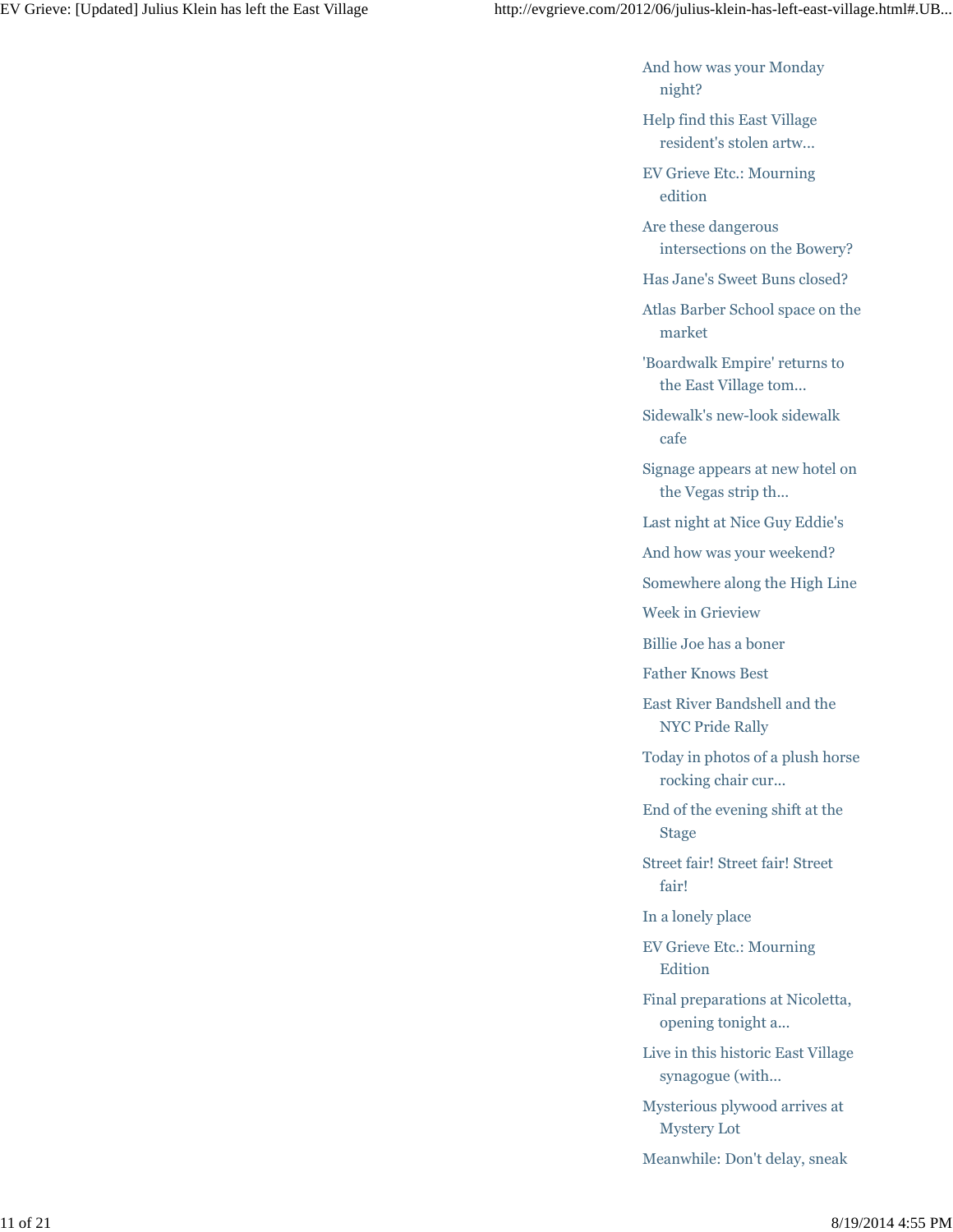in today!

Nightclub starter kit for sale on Avenue C

This is what a shaved ice stand on Avenue B looked...

Digging in at 74-84 Third Avenue

Hot and Crusty workers asking for respect on 14th ...

Hello Kitty not allowed in dog run

EV Grieve Etc.: Mourning edition

'Totally Clueless' in the East Village today

How do we feel about the Kiss mural outside Nice G...

'Established food operators' wanted for former Pol...

Workers just as bored with 7-Eleven as we are

You can now rent Bret Easton Ellis' apartment in t...

What's taking over the TenEleven space on Avenue C...

Nice Guy Eddie's closing Sunday

Is Ian Schrager going to build a hotel on the Bowe...

Meanwhile, thoughtless construction equipment ruin...

Is it time to leave the East Village?

Bowery Electric's new-look entrance; plus a new li...

165 Avenue B back on the market

Your 'Saints of the Lower East Side'

Mission in the rain

Someone finally bought this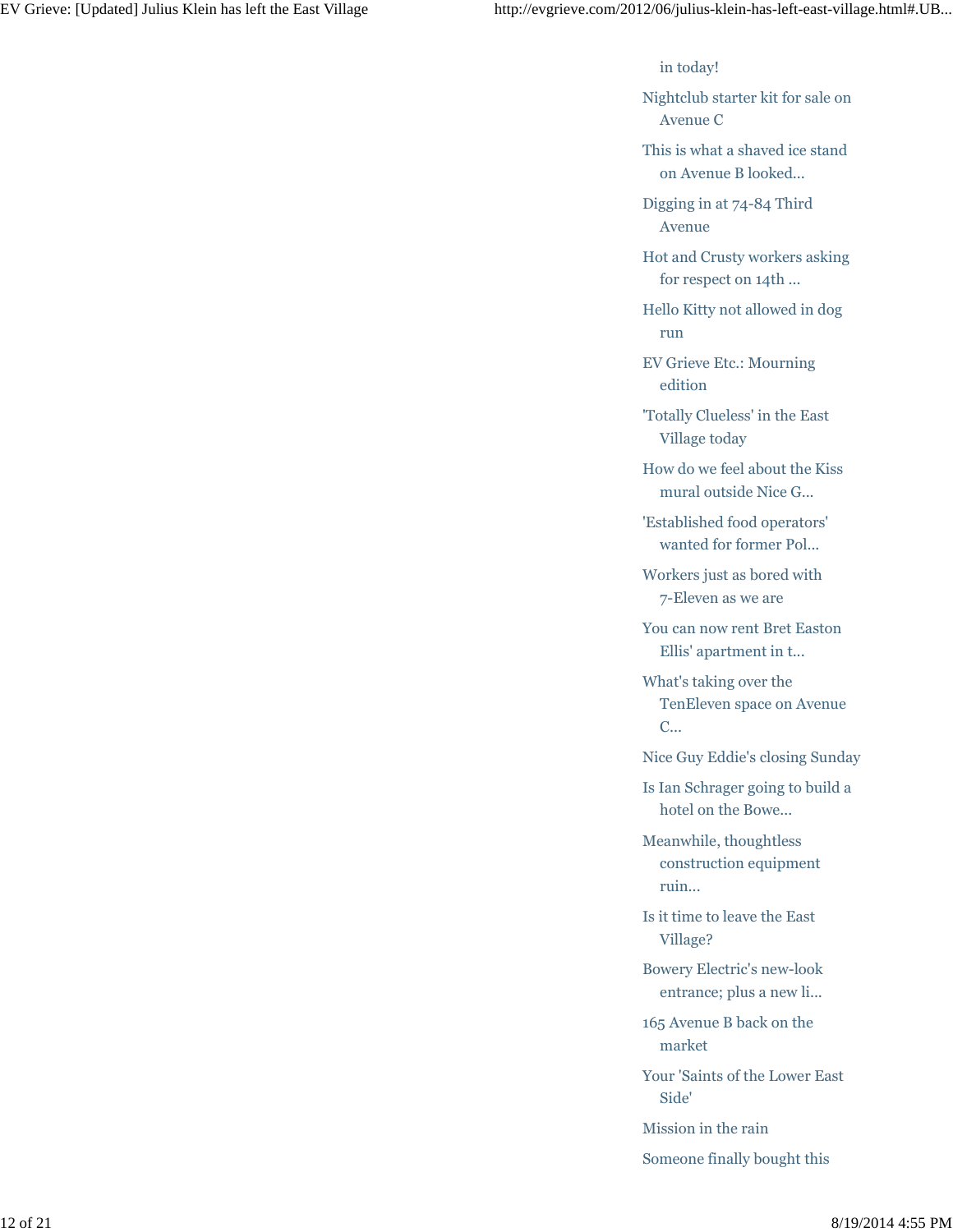home after four years ...

EV Grieve Etc.: Mourning edition

The Bean's First Avenue location opens Thursday

Starbucks confirmed for 219 First Ave., former hom...

All is well in air-conditioning land along East Se...

Your chance to make this East 13th Street building...

No Nukes tonight in Tompkins Square Park

Taylor Mead still loves the neighborhood

Noted

This afternoon outside 100 Avenue A

EV Grieve Etc.: Mourning edition

The main event on East Sixth Street at First Avenu...

Peeling off the Gin Palace plywood on Avenue A and...

Breaking: Huge truck parks outside the David Schwi...

Construction starts this week at Karl Fischer-desi...

Celebrating the host countries of Euro 2012

Rudy Volcano now open on Avenue C

Things that you cannot make up on Third Avenue: Yo...

La Betola now open on East Sixth Street

A Nicoletta for every window

The Feast of Corpus Christi

Lynch Pig in Tompkins Square Park today

Week in Grieview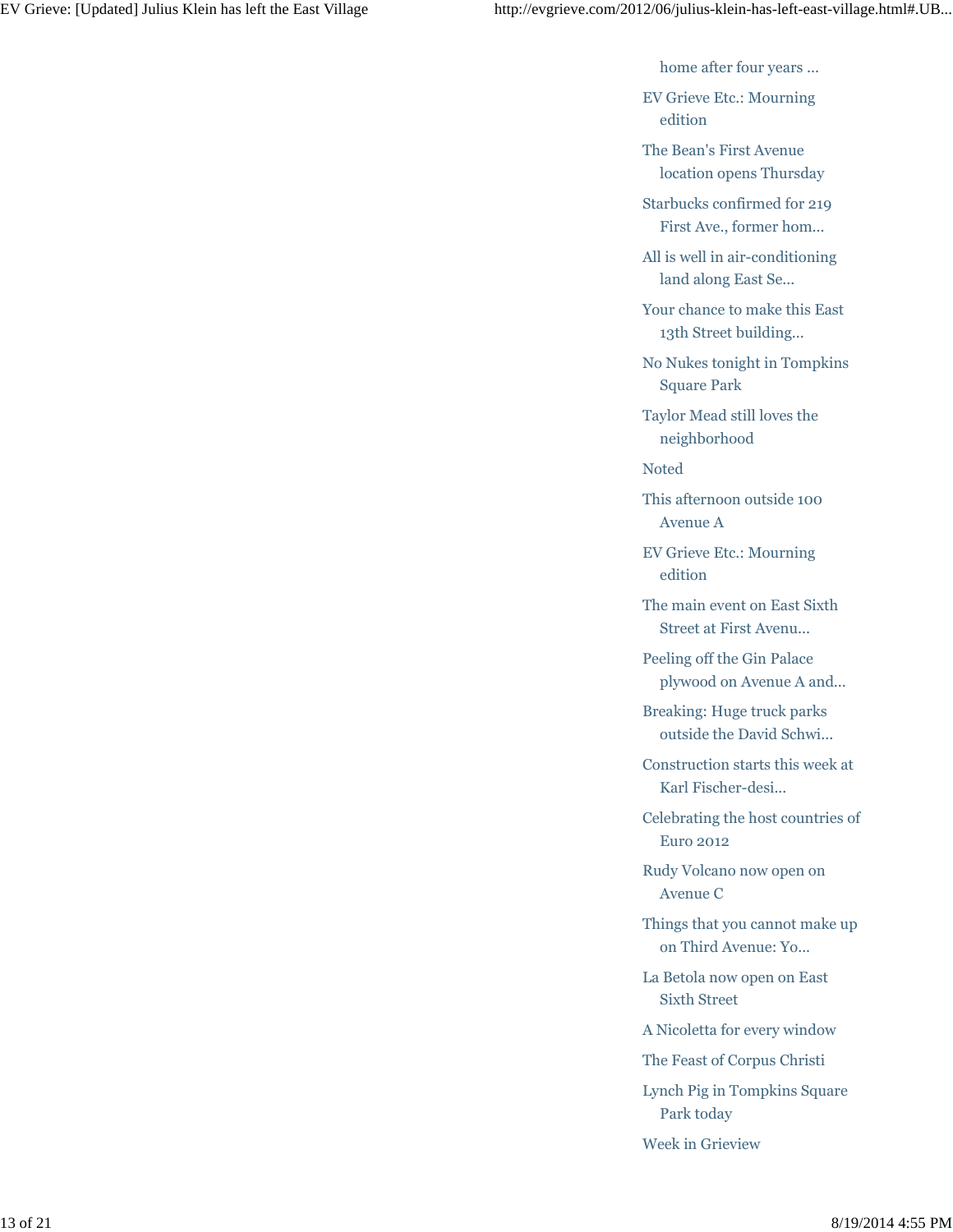Puke Island this afternoon in Tompkins Square Park...

Updated: Memorial for murder victim on East Fifth ...

Today in Tompkins Square Park

Noted

[Updated] Report: 31-year-old man stabbed to death...

Tompkins Square Middle School carnival is today

Fireflies!

A song for you to roller skate to this weekend

Dead tree removal in Tompkins Square Park today

The CBGB biopic will have authentic toilets

About Max Fish in Asbury Park

Angel Ortiz decking out T-shirts on East 11th Stre...

Behold the rear of the Schwimmer mansion

New owners, hours in store for Flea Market Cafe on...

We like this cookie mural, but Tony Goldman does n...

Toy excavator spotted at 35 Cooper Square

And now, a photo of Anthony Bourdain at The Burger...

This is what a 'house of hospitality' on East Firs...

At the New York Funny Songs Fest

Updated: Tompkins Square Park loses another tree

Summer movies returning to Tompkins Square Park; '...

EV Grieve Etc.: Mourning edition

Supper and Lil' Frankie's turn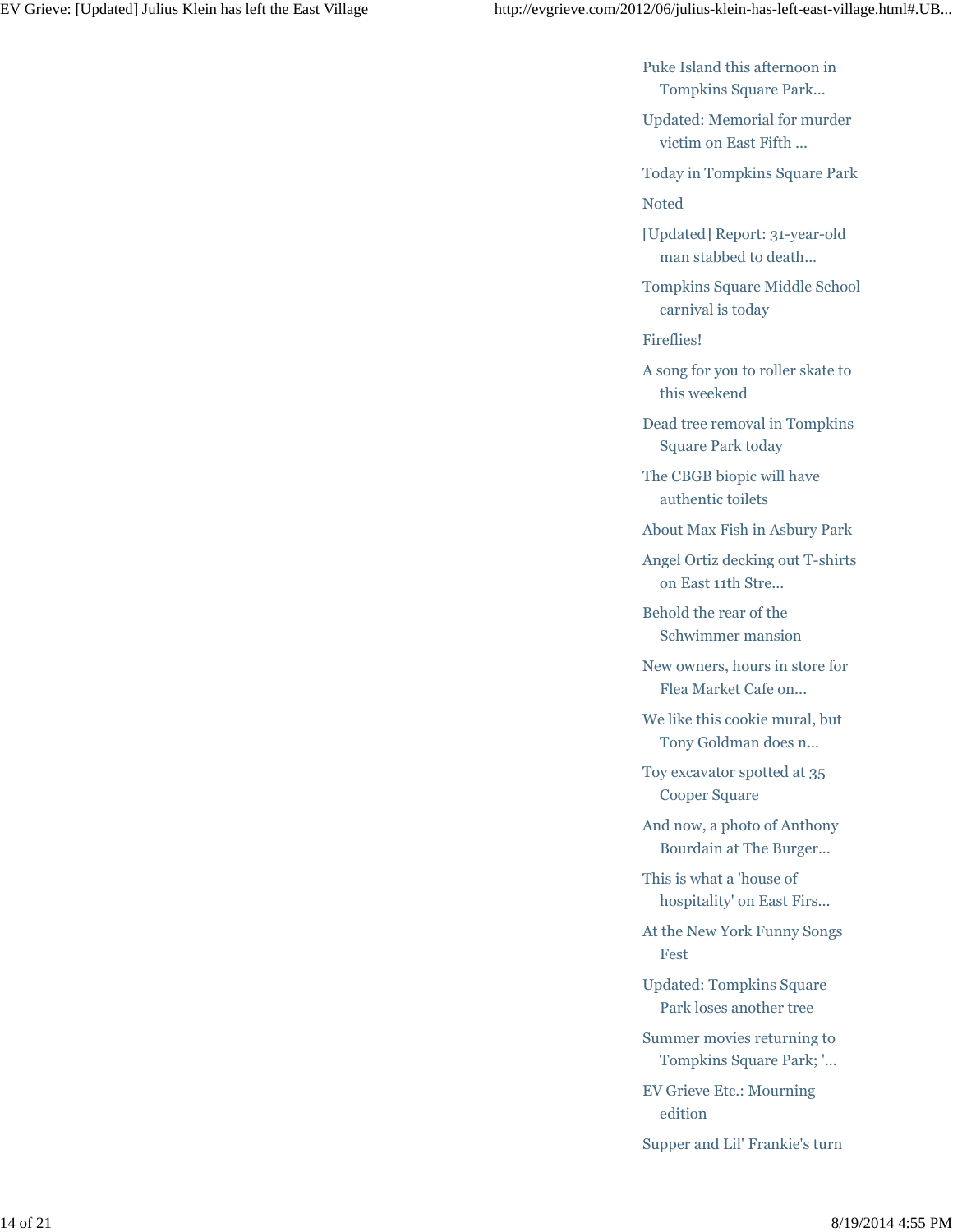10; plus free tix f...

The last days of the Mystery Lot

Two 7-year-old East Village students on loving boo...

The walls come tumbling down at 154 Second Avenue

Bite Me Best looks awfully closed on Avenue C

Honoring Harry Greenberg in Tompkins Square Park

Cops temporarily close Amona Deli & Grocery on Eas...

The parking apocalypse

EV Grieve Etc.: Mourning edition

[Updated] First sign of future construction About ...

East Third Street lot in contract; city OKs Karl F...

The sound of storage on East Sixth Street

Babel expanding on Avenue C

White Plains bar-restaurant owner looking to open ...

Faith

EV Grieve Etc.: Mourning edition

Report: NYPD investigates possible suicide at 104 ...

As the for rent signs turn at 34 Avenue A

Four seasons at 51 Astor Place

Reader report: TenEleven closing at the end of Jun...

Hardcore/punk cassette art at L'asso EV

34 Avenue A scratches again (again)

A sidewalk shed exits outside Vazac's

EV Grieve Etc.: Mourning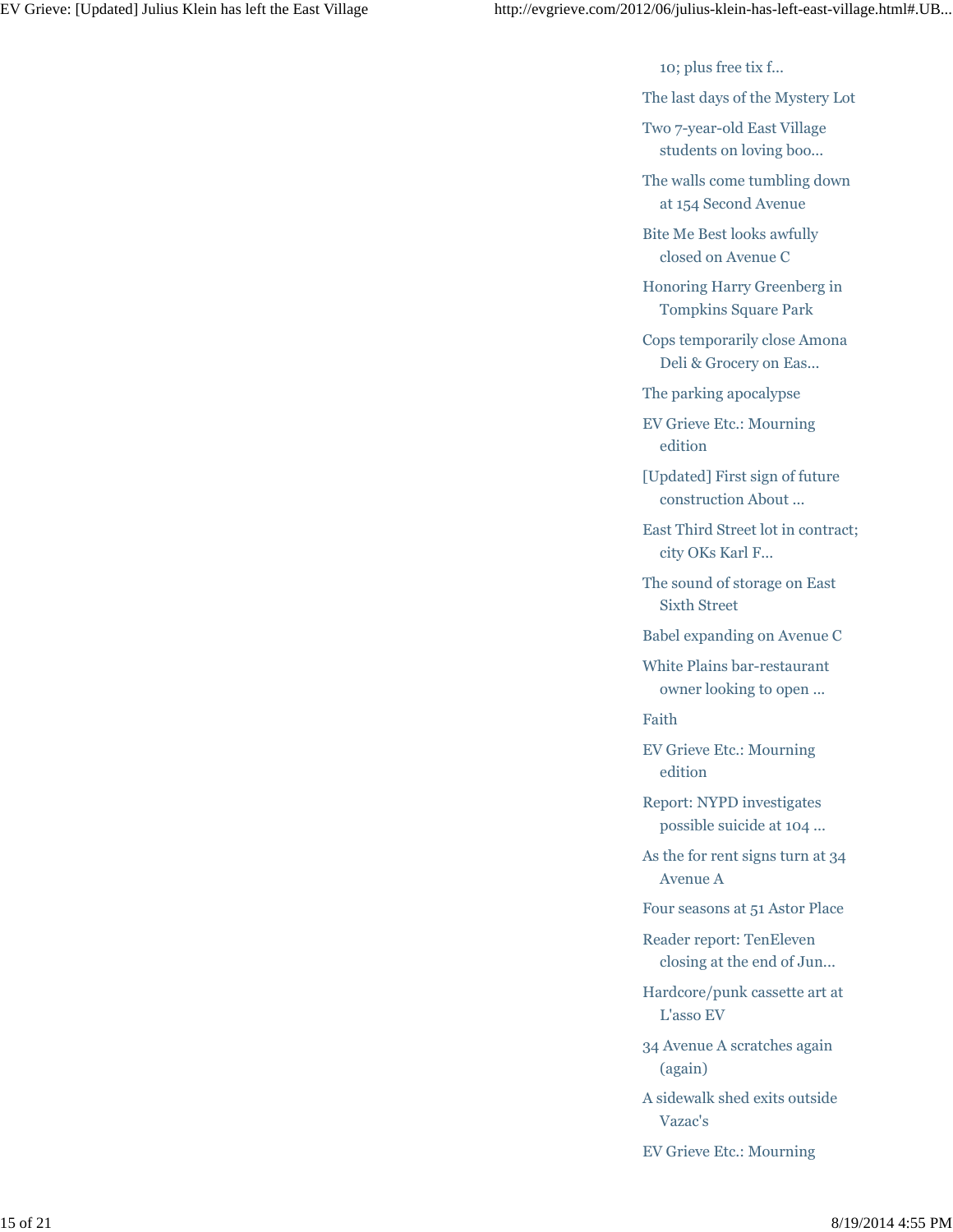## edition

Howl! Festival links recap

[Updated] Hotel Toshi takes up residency at newly ...

21 E. First St. has its first floor! (Sort of...)

As the for rent signs turn at the former Amato Ope...

Steve's on the Bowery is for lease

Weekend recap: Julius Klein leaves the East Villag...

Meatball Factory back to meatballs, plus sangria, ...

And how was your weekend?

Low Life wraps up the Howl! Festival

How was your double rainbow?

The Post making the case that it will be the Summe...

[Updated] Blood outside Fine Fare

Art Around the Park, Part II

Meanwhile, at the Ow! Festival

Art Around the Park, Part I

Chico's Basquiat

Allen Around the Park

Let's get this Arty Started

A lot of Howling...

Art Around the Park, in progress

How about some more gelato for Second Avenue?

Canvassing Tompkins Square Park

In case you were going to hang out in a cemetery t...

Noted

Subway, 108 First Ave., 9:07 p.m., June 1

Breaking: The Pudgie's-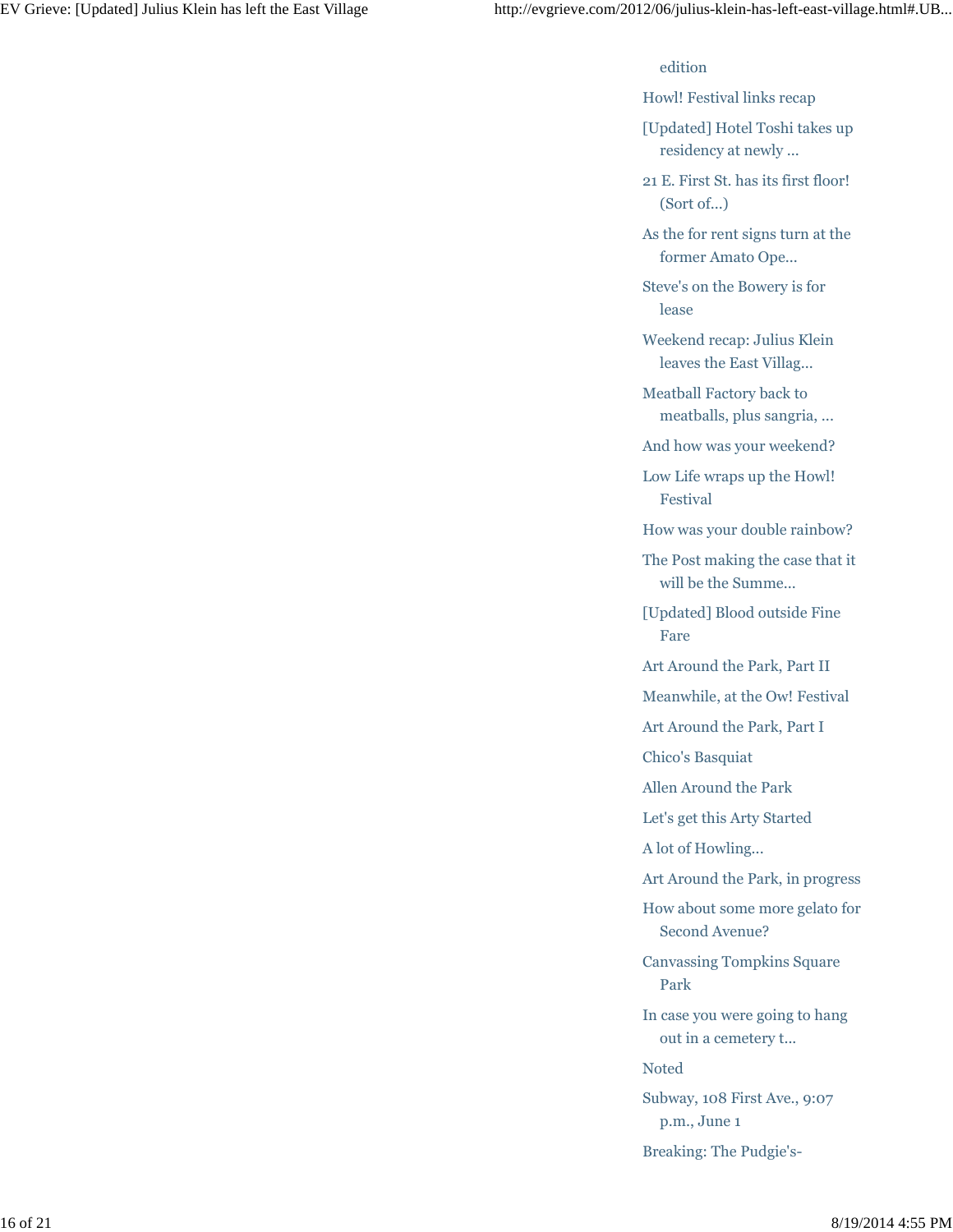Nathan's-Arthur Treacher's ...

Of 'Mice' and Mo-Dettes

[Updated] Julius Klein has left the East Village

Countdown to Howl!

Also, be on the lookout for walking crosswalk sign...

EV Grieve Etc.: Mourning edition

White Rabbit Coffee officially opens today (with s...

What will this be the summer of....?

Why yes — you can rent an apartment on East Fifth ...

Alejandro is missing has been found

[Updated] 6 months after drug bust, Sunburnt Cow r...

3 East Village restaurants closed this past week

People still miss the Mars Bar

This is what ABC No Rio looked like on May 27, 201...

- $\blacktriangleright$  May (315)
- $\blacktriangleright$  April (237)
- ► March (283)
- ► February (261)
- $\blacktriangleright$  January (284)
- $\blacktriangleright$  2011 (3657)
- ► 2010 (3044)
- ► 2009 (2490)
- ► 2008 (1382)
- $\blacktriangleright$  2007(8)

### P O P U L A R P O S T S

pdated] There is a woman who has been walking around the East Village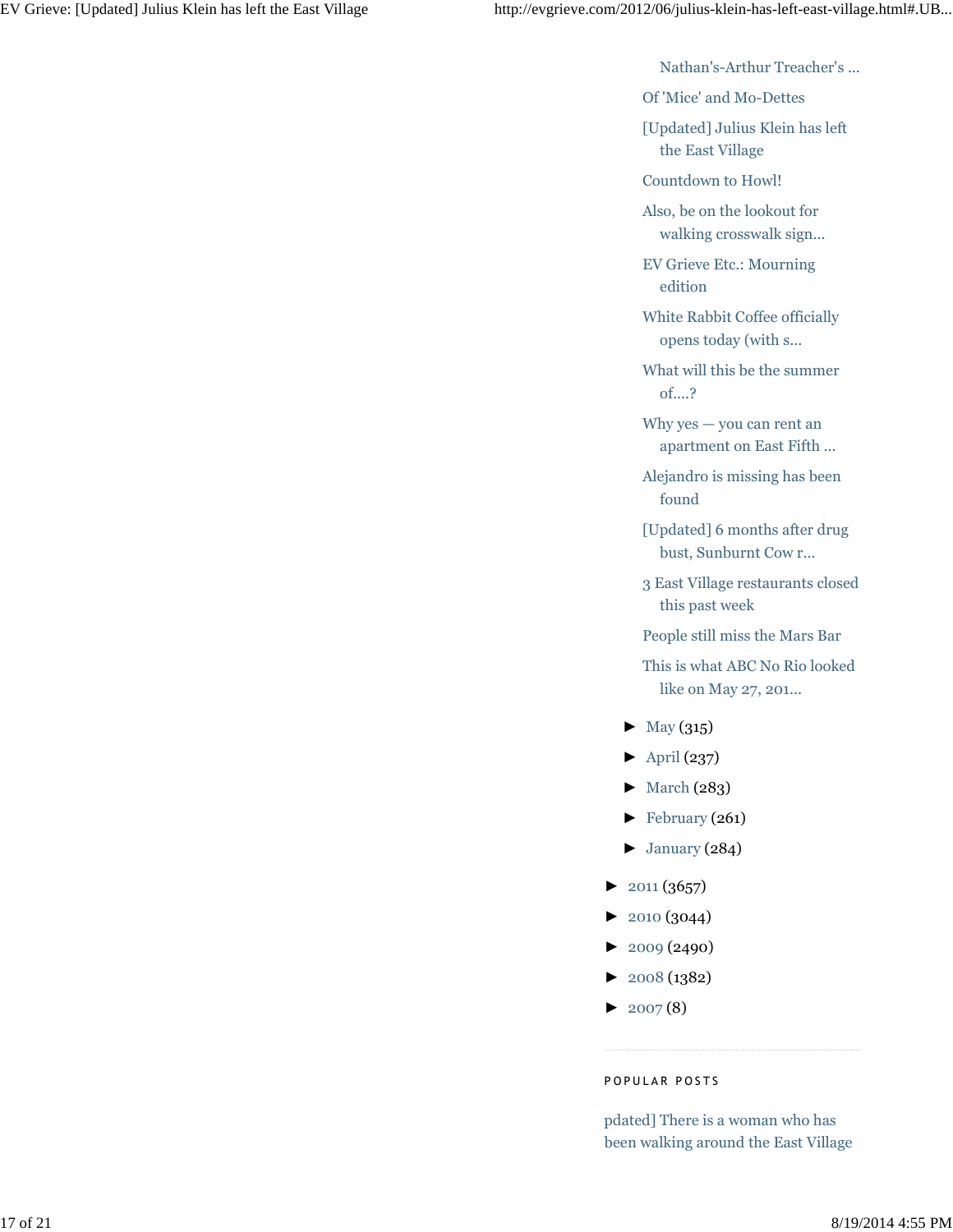

topless

SFW if you keep scrolling In the past two weeks, multiple readers have sent us emails asking if we had

seen a woman walking around the ne...



[Updated] Female diner decides to go topless last night at Verso

story from the heatwave.

At Verso last night, two diners entered the Italian bistro on Avenue C and East Eighth Street ... the female ...



Updated] RIP Maggie Estep

[ Photo from October 2013 by Marissa Molnar via Facebook ] Word is spreading that Maggie

Estep , the writer-poet-performance artist and a...



## A Google Glass Feast

Here's a story coming from Feast , the one-plusyear-old restaurant on Third Avenue near East

13th Street. Feast has enjoyed positiv...



## Noted

scene from yesterday morning over on East Sixth Street, where David Schwimmer is apparently

moving into a newly created mansion ... some...



Exclusive: East Village Radio is signing off after 11 years; final day of broadcasting is May 23

[ Image via ] East Village Radio , the 11-year-old Internet radio station with a tiny storefront studio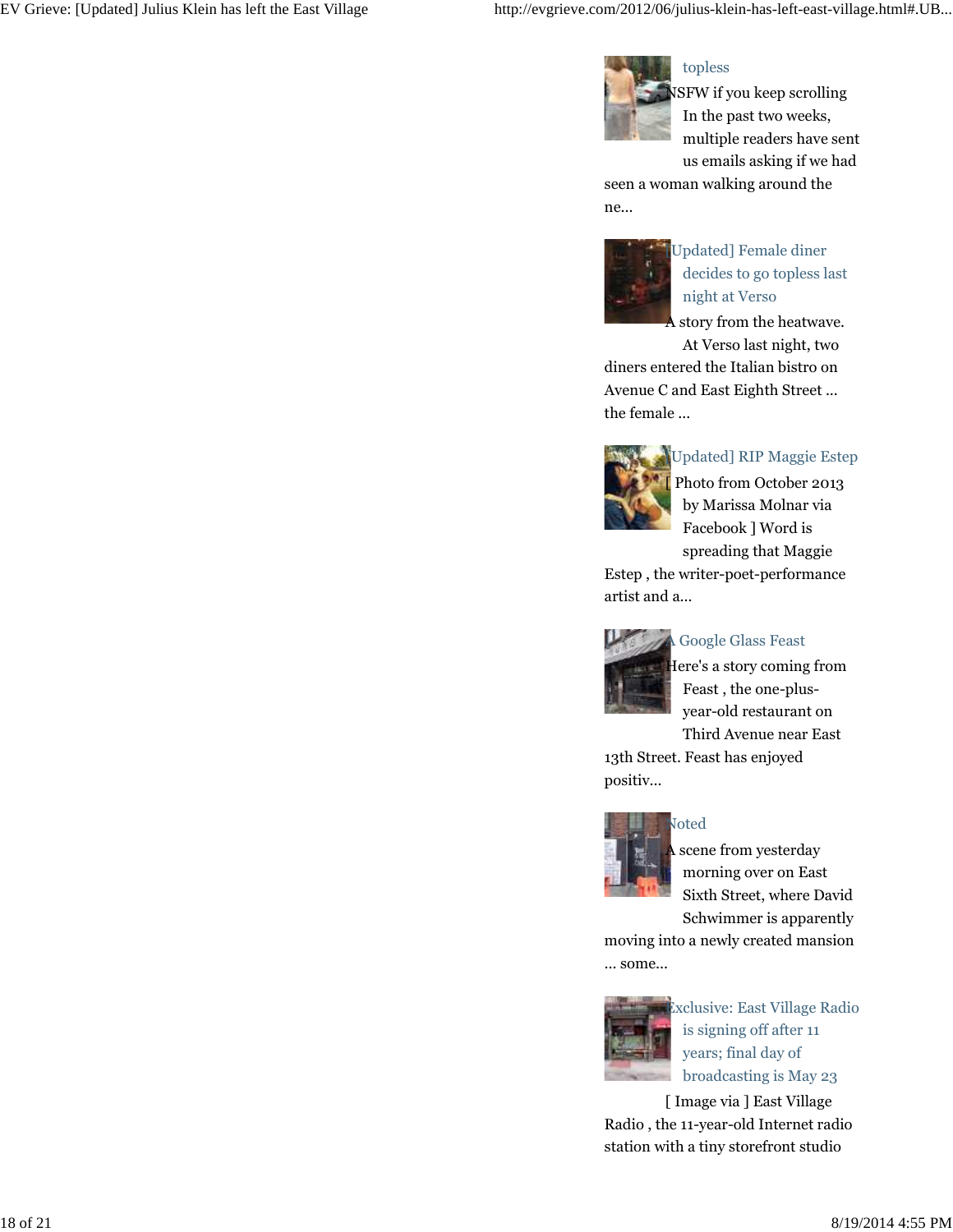on First Avenue, is shutting down...



Outrage over total demolition of historic East Sixth Street townhouse

few weeks ago, we pointed

out the ongoing demolition at 331 E. Sixth St. , described in a real-estate listing this way: " this home w...



## RIP LES Jewels

Photo from 2011 by Bob Arihood ] Word is circulating in Tompkins Square Park today that

LES Jewels, a familiar figure in the neighborho...



## Updated] The Joe Strummer mural is gone [ Bobby Williams ] [ Via an EVG reader ] The iconic

Joe Strummer mural that

has graced the side of Niagara on East Seventh Street and ...



[Updated] Milady's closes for good after tomorrow night Word is spreading on Twitter that Milady's , the

well-worn neighborhood bar and restaurant on Prince Street at Thompson, closes for go...

### EV GRIEVE ELSEWHERE

The Huffington Post Gothamist Gawker Grub Street Curbed Eater Racked *The Villager* The Real Deal *Columbia Spectator*

CONTACT INFO

Try grieve98 at gmail dot com

CONTRIBUTORS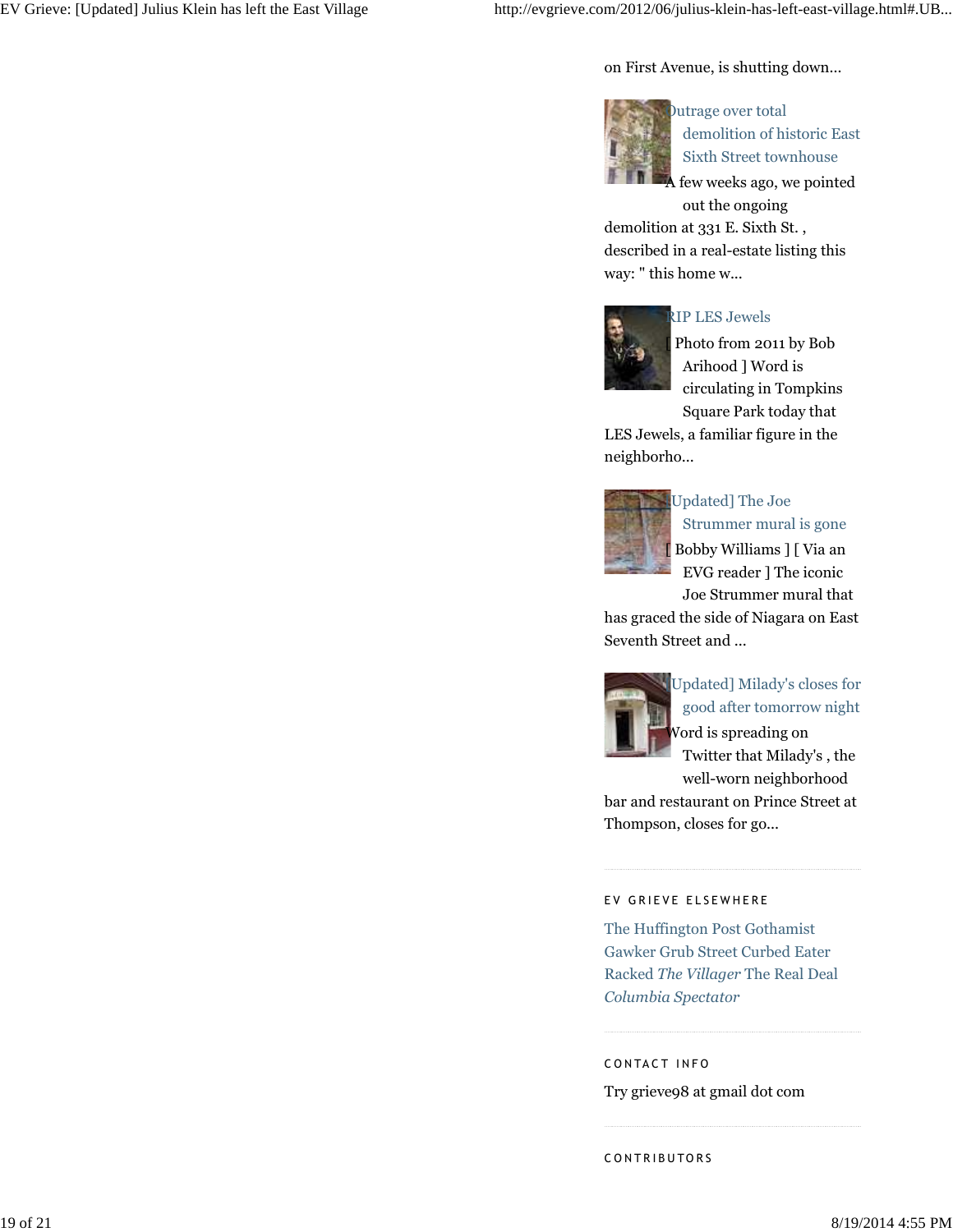Blue Glass Bobby Williams Crazy Eddie Dave on 7th Derek Berg James Maher jdx Michael Sean Edwards Shawn Chittle Stacie Joy The Long-Lost Intern of EV Grieve

HERE AND NOW

#### SUBSCRIBE NOW



#### FACEBOOK BADGE

E.V. Grieve's Profile facebook Name: E.V. Grieve Email: grieve98@gmail.c om Status: Large FDNY presence at 92 St.<br>Mark's Place just...

Create Your Badge

 $8+1$  $57\,$ 

E V